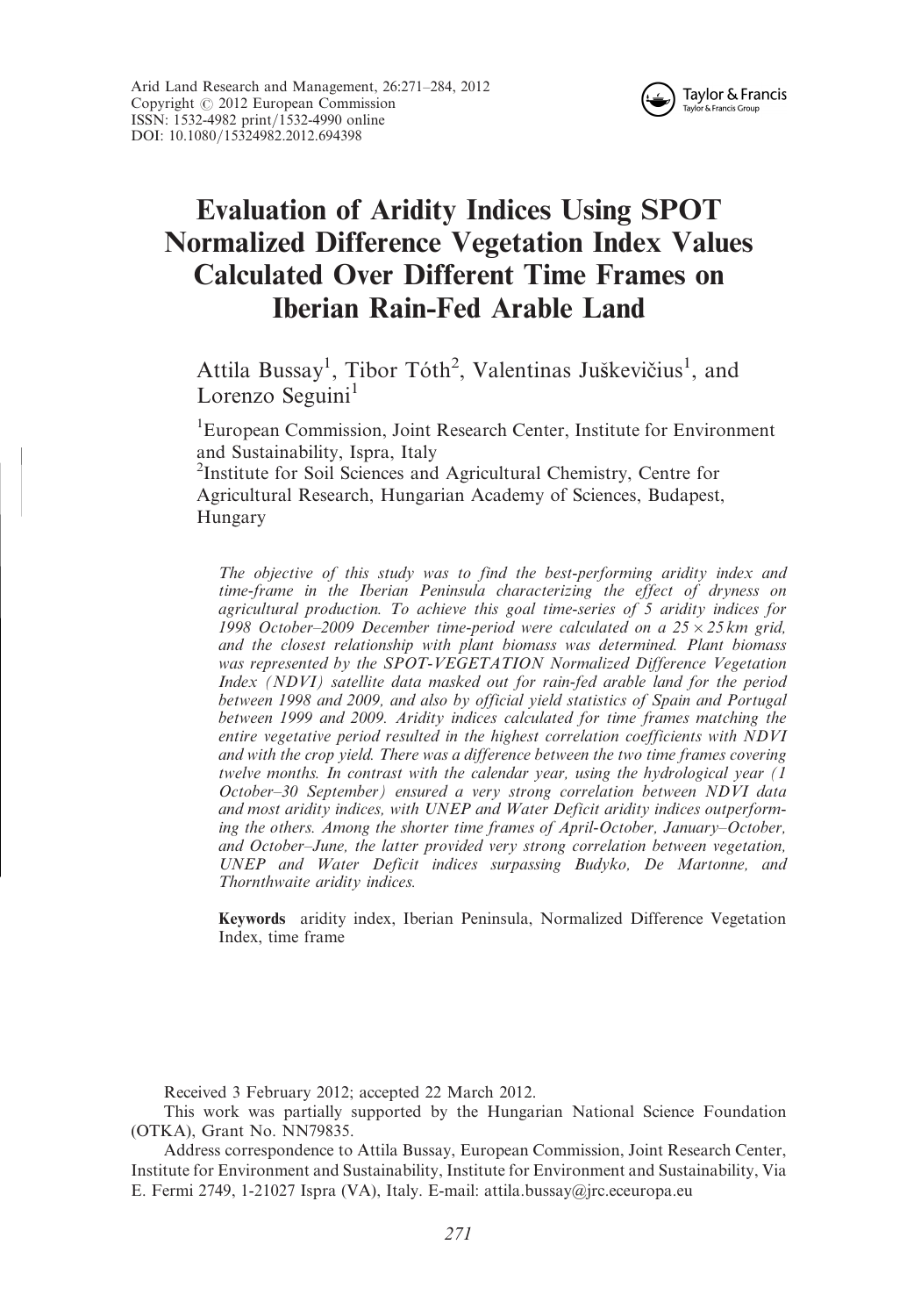Biomass and yield display high variability in space and time in semi-arid, rain-fed regions from one growing season to the other. This is due to varying rainfall, which is the main limiting factor for crop growth (Wang et al., 2003). Crop biomass accumulation also depends strongly on physical and chemical properties of the soil, its water holding capacity, thermal and irradiation conditions, as well as agro-techniques applied on the land concerned, such as irrigation and fertilization (Schultz and Halpert, 1993; Kawabata et al., 2001; Vicente-Serrano et al., 2006).

Aridity indices have been used for regional characterization of water scarcity. In the Mediterranean region many authors (e.g., Piervitali et al., 1997; Turkes, 1999; Piervitali and Colacino, 2003; Costantini et al. 2009) have previously applied aridity indices for climatological and meteorological studies.

In order to find the optimal aridity index and time frames it would be important to know which are the most appropriate to express the relationship between aridity and agricultural production describing the year-to-year variation of yields.

Our basic hypothesis is that the biomass accumulation is in proportion to the aridity from year to year. The relationship between biomass and aridity provides the possibility to evaluate the aridity indices objectively from an agronomical point of view. The main purpose of this research work was to find the best performing aridity index and to determine the time frame which provides the closest relationship (and accordingly the highest correlation coefficient) with remotely sensed NDVI values. To discover this relationship, the biomass dynamics were considered during the vegetative period of the dominant rain-fed crops. The Iberian Peninsula was selected as the area of the present study because of its proper climate, agriculture, and adequate data coverage.

# Materials and Methods

#### Meteorological Data

Daily minimum and maximum temperatures, precipitation, mean vapour pressure, global radiation, mean wind speed and potential evapotranspiration were used as input variables in order to focus on aridity. Meteorological data were obtained from the Monitoring Agricultural Resources UNIT of the EC Joint Research Centre in Ispra, Italy (JRC/MARS) for this study (Micale and Genovese, 2004). The original database contains daily weather data which are collected from the Global Telecommunication System of the World Meteorological Organization, from national and local meteorological stations as well as from independent observation networks (Micale and Genovese, 2004). In particular, 141 Spanish and 26 Portuguese weather stations supplied most of the data, as these undertook continuous observations. Additionally, 121 Spanish and 10 Portuguese meteorological stations provided intermittent observations. The received data were automatically quality checked by specific software "AMDAC" and interpolated on a  $25 \times 25$  km regular grid using the routine data procedure of the JRC/MARS database (Micale and Genovese, 2004). Interpolation consisted of two steps: first was the determination of the most representative meteorological stations for each grid cell and second was the calculation of the simple average of weather parameters with altitude correction between the stations and centre point of grid-cell. Taking into consideration the high density of meteorological stations, as well as the short time-window (11 years) the meteorological data were considered to be homogeneous. The potential evapotranspiration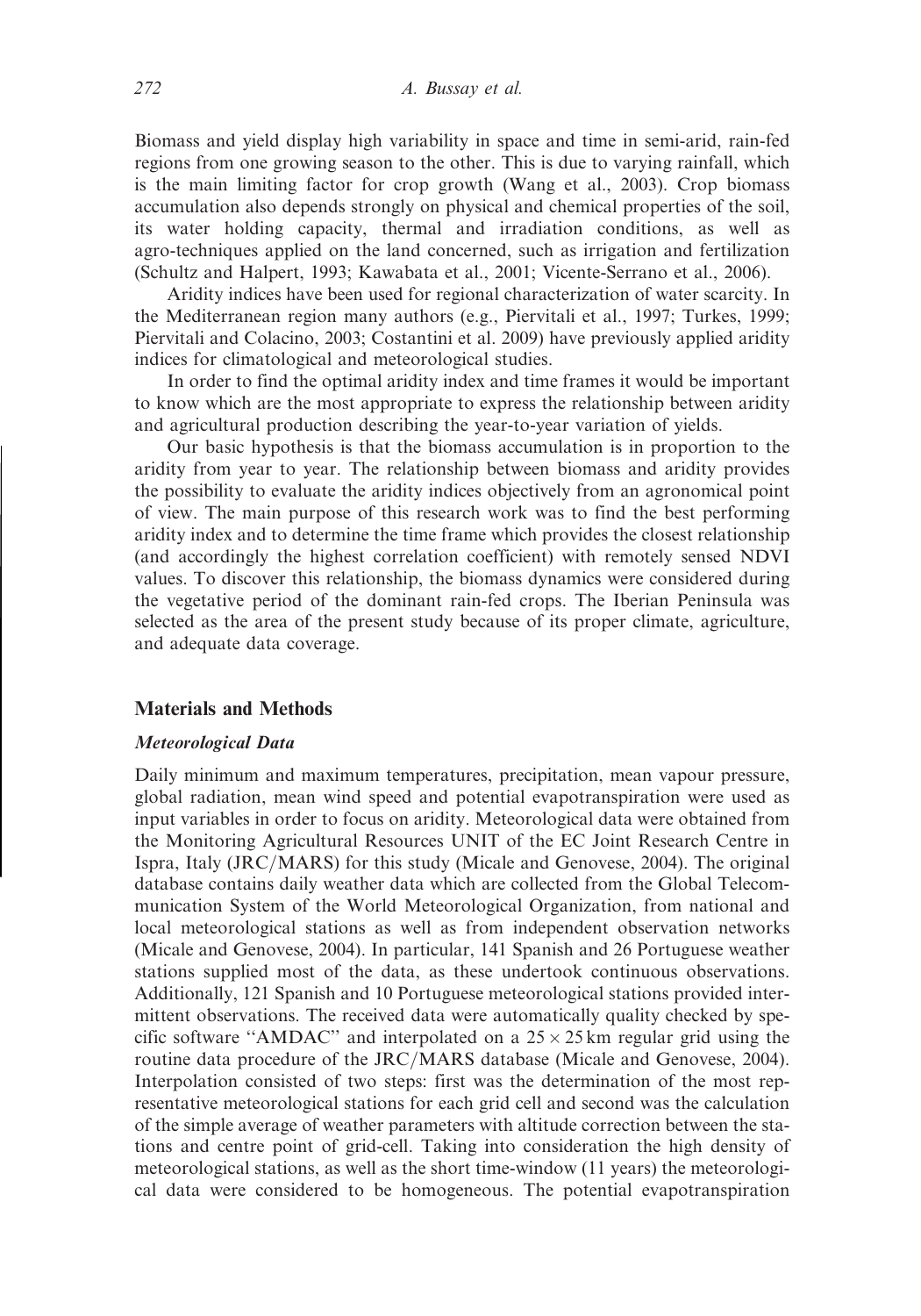(PET) was calculated by the Penman-Monteith equation (Allen et al., 1998) following the regular algorithm (Micale and Genovese, 2004) that is currently used for the JRC/MARS database.

Because of extreme precipitation (e.g., 410 mm between November 2000 and February 2001 instead of 191 mm as in a typical year), the extremely wet hydrological year of 2001 was not included in the calculations. Unusual rainfall excess and temporal distribution of precipitation caused extraordinary problems in agriculture and had an adverse effect on the biomass accumulation and yields. The aridity indices are not capable of delineating wet years perfectly; consequently, this year was left out of the study. Data from this year would not support the study of our hypothesis and could cause distortion in the estimated regression equation.

#### NDVI Data

The NDVI dataset was taken from the Regional Unmixed Means (RUM) database. The RUM database is based on an aggregation scheme of weighted average (Eerens et al., 2004) determined for each CORINE Land Cover (CLC) class (Nunes de Lima, 2005) within an area of interest as administrative boundaries (Genovese et al., 2001) or grid of  $25 \times 25$  km. The SPOT VEGETATION Normalized Difference Vegetation Index (NDVI) data-set for each 10-day period (10 days composite values) for the years of 1999 to 2009 time period were prepared by JRC/MARS's Agri4Cast Action. The raw satellite images were processed using typical procedure: mosaicking methods, condensing into 10 days composites, and finally calculating the weighted NDVI values.

The raw satellite images were collected by the ground segment of SPOT-VGT at daily basis. Geometric (Henry and Meygret, 2000) and radiometric calibration (Sylvander et al., 2000) took place before the NDVI computation. The 10-day composite was produced according to the Maximum Value Composite (MVC) methodology (Holben, 1986). Pixels recognized as cloudy, snowed or with missing data are flagged accordingly. For each considered grid of  $25 \times 25$  km all pixels inside are used for calculating the average NDVI value of the cell according to the following formula:

$$
\overline{NDVI_{r,c,t}} = \sum_{i=1}^{n_{r,i}} W_{r,c,t,i} * NDVI_i
$$

with weighting factor:

$$
W_{r,c,t,i} = \frac{a_{c,t,i} * f_{c,i}}{\sum_{i=1}^{n_{r,i}} a_{c,t,i} * f_{c,i}},
$$

where  $\overline{NDVI}_{r,c,t}$ : is the value of NDVI for the region r, for given class c, threshold t representing the minimum surface of class  $c$  in a pixel considered valid for the computation (Eerens et al., 2004);  $n_{r,i}$  is the number of pixels in the region r with not flagged observations;  $f_{c,i}$  is the surface fraction of the class c in the pixel i;  $a_{c,i,i}$  is a coefficient that assumes value of 1 if  $f_{c,i}$  is above the t threshold: otherwise has value of 0;  $NDVI_i$  is the value of the *i* pixel.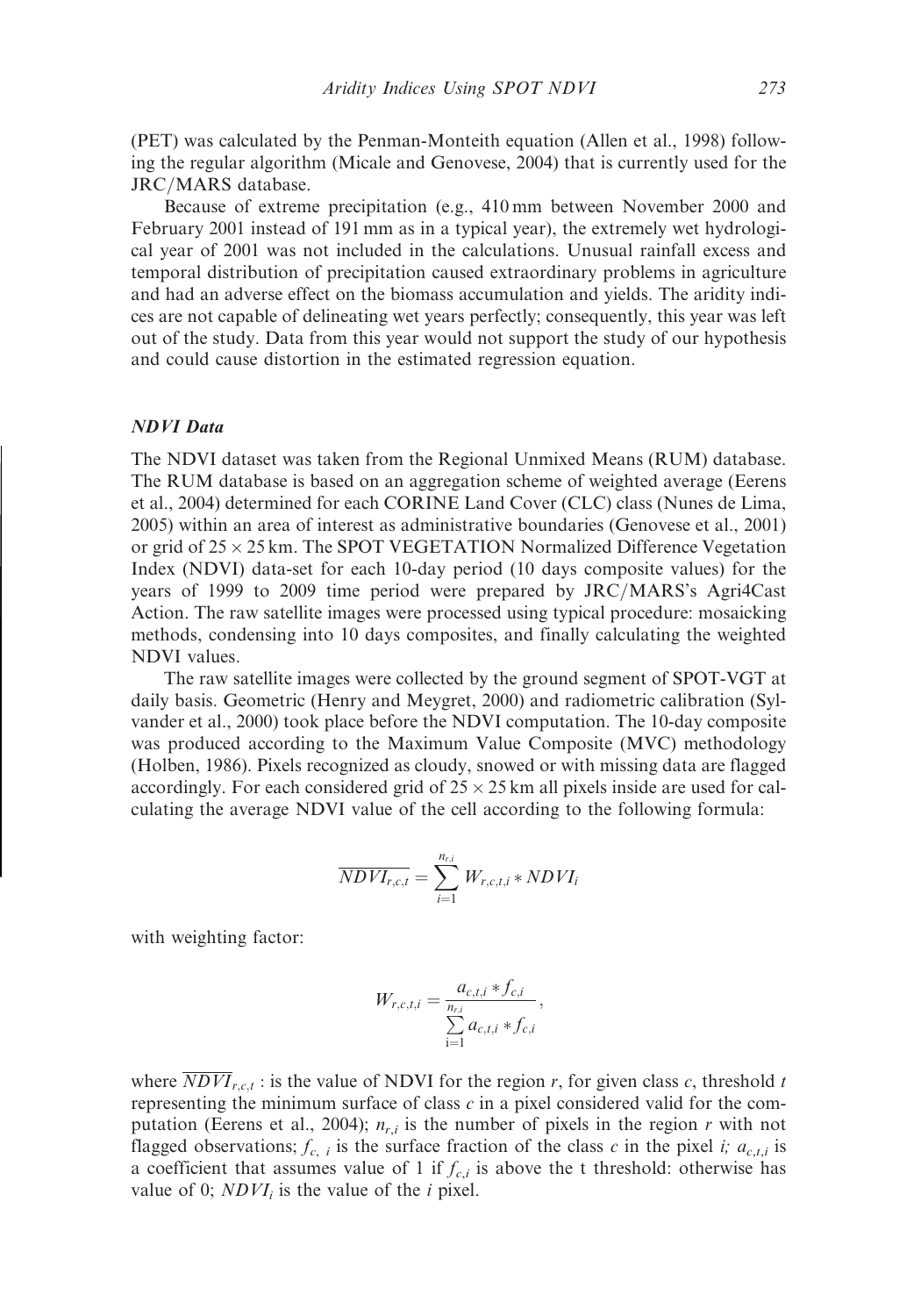The selection of SPOT-VGT NDVI images can be properly justified with the usage of the same sensors for the whole considered period and with the homogeneity of the satellite data, but unfortunately this satellite has only been active since 1998 (Balaghi et al., 2008). Hence, the NDVI values at  $25 \times 25$  km grid resolution were used. Data were derived only for rain-fed arable land (Code 211 according to CLC land cover classification). The dataset does not contain cells comprising less than 14% of rain-fed arable land. In total 682 grid cells of the Iberian Peninsula, an area with a varying degree of climatic aridity (Vicente-Serrano et al., 2006), were analyzed.

First, during processing the NDVI data, grid cells with higher than 10% of irrigated land cover (as indicated by CLC database) were eliminated. There were 486 cells remaining out of the total 682 where irrigated land comprises less than 10% area of the given grid cell. From the dataset of 10-days composite values monthly average NDVI values were calculated resulting in a table with 4,860 rows in total. This table has columns for each 12 months and rows containing the cell's ID number and the year's number. Further NDVI Average and Maximum values of the time frames were calculated. Maximum value was defined as the highest monthly average vegetation index value of the time frame.

Five time frames, calendar year (1 January–31 December); hydrological year (1 October–30 September); 1 October–30 June; 1 January–31 October; and 1 April–31 October were selected to match the typical data collection/reporting periods and the vegetative periods of representative crops grown in rain-fed arable lands.

# Aridity Indices

As the aridity index is commonly determined for monthly or longer periods, the daily precipitation and potential evapotranspiration data of the JRC/MARS database were summed up to monthly data. From the meteorological data, five generally accepted and frequently used aridity indices, (based on several climatic parameters) were calculated for five primarily defined time frames. During this study, the longest available homogeneous time series of SPOT-VGT NDVI values and meteorological data were available for 11 years at European scale, although ideally for a study of climatic aridity index, a longer period is applied.

The UNEP or UNESCO Index (UNEP, 1992) is the ratio of annual precipitation and potential evapotranspiration. An area is considered to be semi-arid or arid if this index is less than 0.5 or 0.2, respectively. This index was used in recent studies throughout the Mediterranean by Le Houerou (2004), as well as Gao and Giorgi (2008). For country-scale evaluations, it was applied by Costantini et al. (2009) for Italy, and Paltineanu et al. (2007) for Romania, as well as for desertification studies by Scordo et al. (2009). The problem with this index is that PET ''can only be inferred, but not actually measured'' (Minoru, 2009). In spite of this, it is used in agro-meteorological practice as one of the main input variables for soil moisture and crop models.

The Budyko Index (Oliver, 2005) is the ratio of the mean annual net radiation and the product of the mean annual precipitation and the latent heat of water. An area is considered to be semi-arid or arid if this index is higher than 2.3 or 3.4, respectively. This index is dimensionless.

The De Martonne Index (De Martonne, 1909) is the ratio of the mean annual precipitation and the mean annual temperature value, plus  $10^{\circ}$ C. Mueller et al.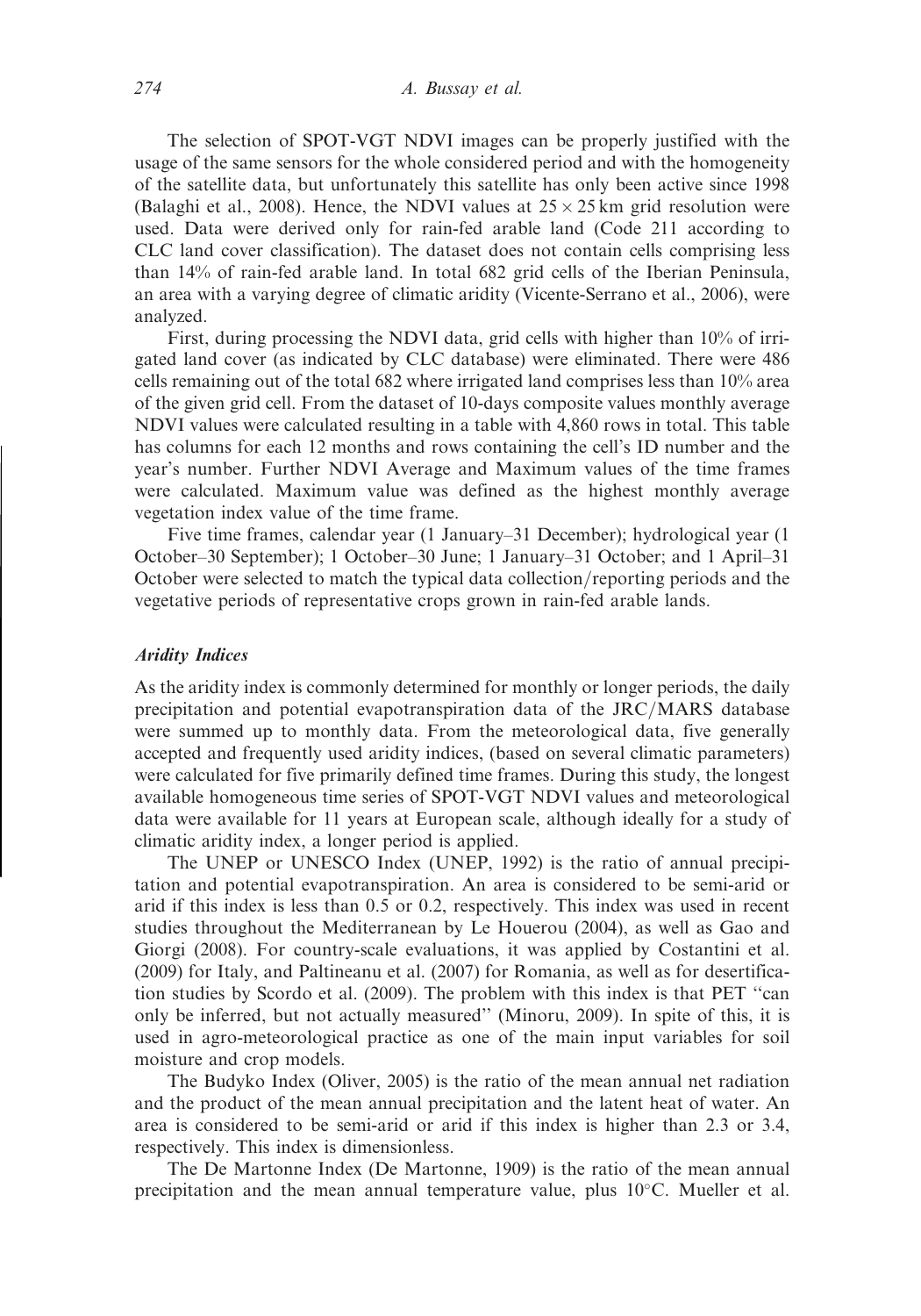(2007) suggested the application of De Martonne Index values less than 30 mm/ $\degree$ C to delineate areas where the irrigation is beneficial. According to Paltineanu et al. (2007) the threshold value for this index is  $15{\text -}20\,\text{mm}/^{\circ}\text{C}$  for semi-arid regions.

The Thornthwaite Index (Thornthwaite, 1948) is Water Deficit divided by the sum of potential evapotranspiration calculated for the Deficient Months. Water Deficit is defined as the sum of monthly differences between precipitation and potential evapotranspiration for Deficient Months. These latter are those months during which precipitation is less than potential evapotranspiration.

The Water Deficit Index is the numerical difference between the sum of precipitation and the potential evapotranspiration.

## Agro-Statistical Data

The countries' statistical data were used during the evaluation procedure of aridity indices. The Spanish and Portuguese statistical yield series on cereals was obtained from the webpage of Eurostat (Eurostat, 2011). Cereals were defined according to the European statistics and involved the data of wheat, durum wheat, barley, rye, oats, and so forth, but excluding rice (which is cultivated under irrigated conditions) as well as green maize. The temporal trend of yield time-series of cereals is not significant since the value of the Pearson Correlation is just 0.199, and consequently the agro-technological effect can be regarded as constant. In agro-meteorological practice it is usually assumed that the yield variability is determined only by weather elements; the effects of other agro-technical and economic factors are less important, and in this case these may be considered negligible (Genovese and Bettio, 2004; Balaghi et al., 2008). The high inter-annual fluctuation of grain yield supports this observation and underlines the main (primary) importance of different thermal and water supply conditions between different years (Martyniak et al., 2007).

## Results and Discussion

#### Relationship Between NDVI and Statistical Yield

NDVI data could be specially important and profitable in the semi-arid Mediterranean region where the inter-annual variability of crop parameters, such as biomass accumulation, leaf area index, yield, crop-growth, and phenological development, are high. NDVI images are extensively used to monitor the vegetation and to achieve yield assessment or yield forecast (e.g., Kogan, 2001; Genovese et al., 2001; Balaghi et al., 2008).

As a first step, it is important to examine the relationship between statistical yields and NDVI values. The main question is whether the NDVI data are appropriate to characterise the yield formation in this case with higher temporal and spatial resolution than with statistical yield data? The correlation coefficients of the Table 1 present normal (excluding 2001) time-series. It is obvious that incorporation of the extreme year 2001 decreases the correlation coefficients significantly; nevertheless, the trend of the relationship remains unchanged.

A very strong correlation exists between the vegetation index of normal time-series and the reported yield of cereals (Table 1). Albeit all values are significant at the 1% level, but the calendar year is less relevant. The maximum correlation coefficients slightly exceeding 0.91 were detected using the hydrological year and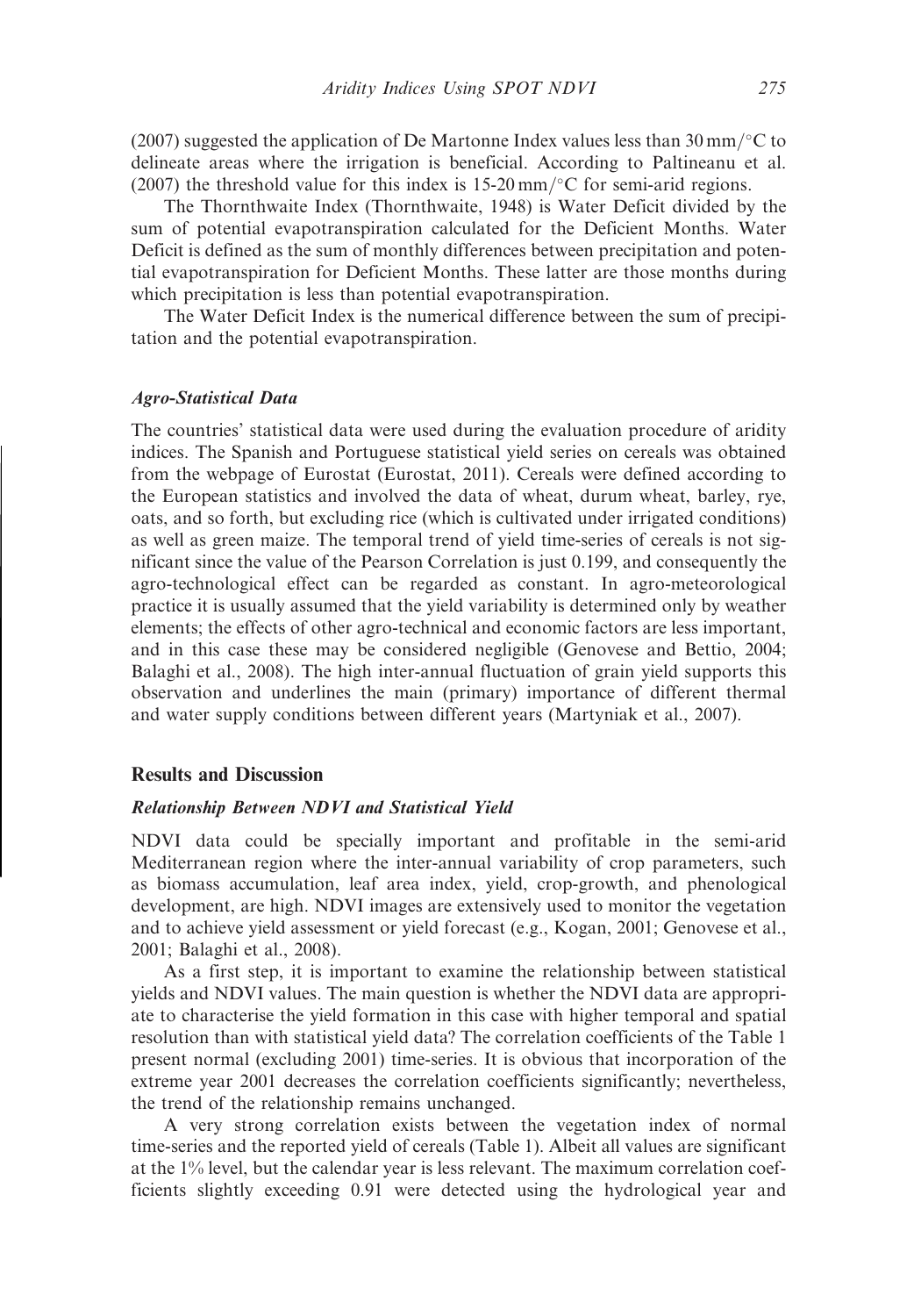| lifferent time frames for the years 1999–2009, excluding 2001<br>Table 1. Pair-wise correlation |                                                                                                                |            |           |                                                      |            | coefficients between yearly average NDVI values and aridity indices as well as cereal yield calculated with |
|-------------------------------------------------------------------------------------------------|----------------------------------------------------------------------------------------------------------------|------------|-----------|------------------------------------------------------|------------|-------------------------------------------------------------------------------------------------------------|
| Time frames                                                                                     |                                                                                                                |            |           | Correlation coefficients calculated with NDVI values |            |                                                                                                             |
| NDVI of time frames                                                                             |                                                                                                                |            |           |                                                      |            | UNEP/UNESCO Budyko De-Martonne Thornthwaite Water-Deficit Statistical Yield (Cereals)                       |
| Calendar year                                                                                   | 0.448                                                                                                          | $-0.386$   | 0.359     | 0.587                                                | 0.543      | $0.796**$                                                                                                   |
| Hydrological year                                                                               | $0.948**$                                                                                                      | $-0.880**$ | $0.891**$ | 0.269                                                | $0.947**$  | $0.914**$                                                                                                   |
| April-October                                                                                   | 0.507                                                                                                          | $-0.465$   | 0.460     | $0.758*$                                             | $0.608*$   | $0.894**$                                                                                                   |
| January-October                                                                                 | 0.632                                                                                                          | $-0.605$   | 0.567     | 0.621                                                | $0.700*$   | $0.899**$                                                                                                   |
| October-June                                                                                    | $0.976**$                                                                                                      | $-0.922**$ | $0.935**$ | 0.464                                                | $0.979***$ | $0.913**$                                                                                                   |
|                                                                                                 | <i>Note:</i> "***" and "**" indicate correlation coefficients significant at 0.01 or 0.05 level, respectively. |            |           |                                                      |            |                                                                                                             |

| coefficients between yearly average NDVI values and aridity indices as well as cereal yield calculated with |                               |
|-------------------------------------------------------------------------------------------------------------|-------------------------------|
|                                                                                                             |                               |
|                                                                                                             | いりょ                           |
|                                                                                                             | India $\sigma$ 2001           |
|                                                                                                             | years $1999-2009$ , excluding |
|                                                                                                             |                               |
|                                                                                                             |                               |
|                                                                                                             |                               |
|                                                                                                             |                               |
|                                                                                                             |                               |
|                                                                                                             |                               |
|                                                                                                             |                               |
|                                                                                                             |                               |
|                                                                                                             |                               |
|                                                                                                             |                               |

276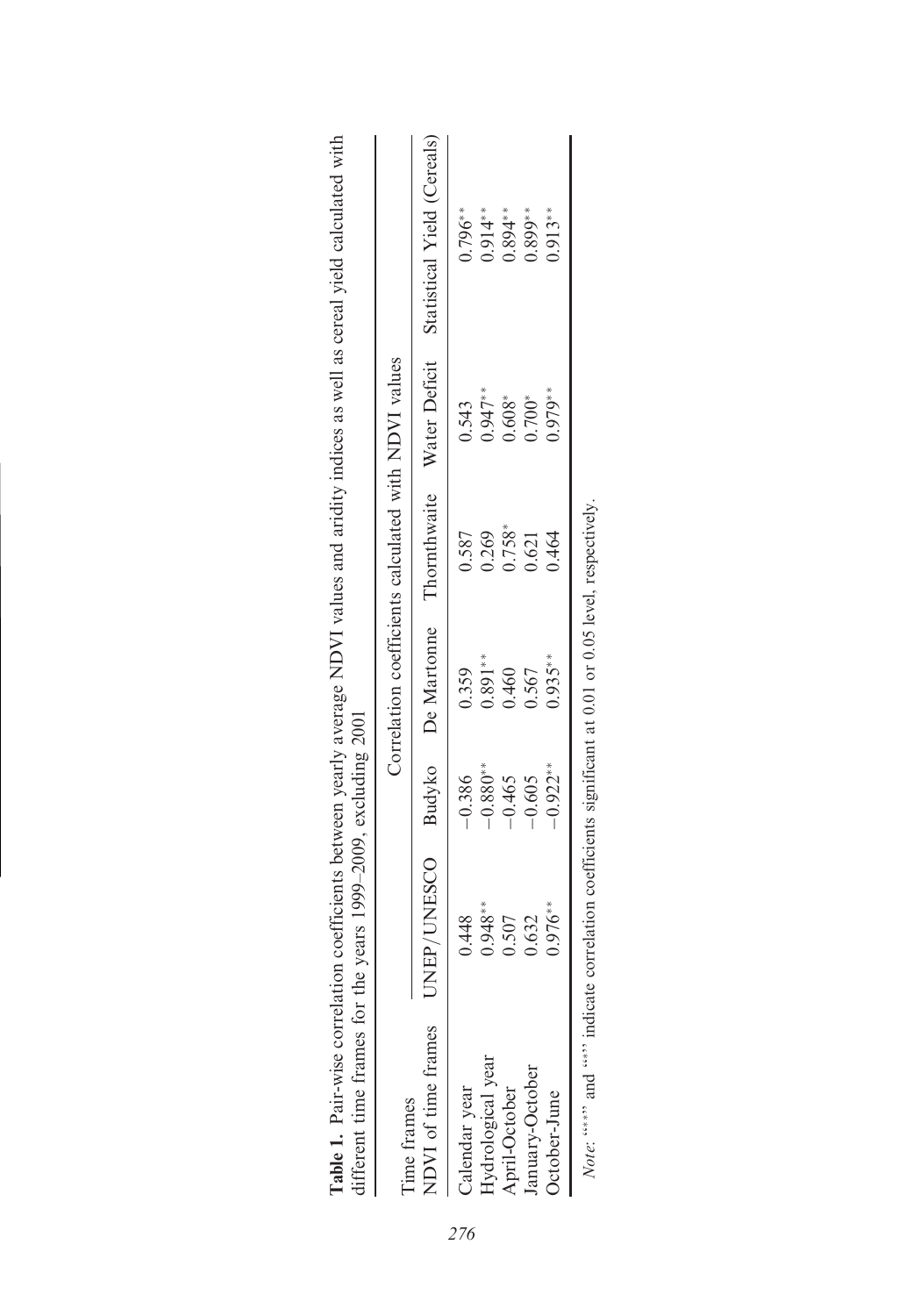October-June time frames. These values certify the use of the NDVI values as proxies of the cereal yield in this area. Our main aim was to investigate aridity indices, but the strong correlation confirms the possibility to work out NDVI-based yield forecasting regression methods for the Iberian Peninsula (Genovese et al., 2001) by applying appropriate crop mask and using additional auxiliary thermal and moisture variables (Balaghi et al., 2008).

Additionally, the strong correlation through all vegetative periods ensures the continuous temporal monitoring of crops and suggests the possibility of elaborating an NDVI-based aridity index (Cannizzaro et al., 2002) which could be capable of providing information for the Mediterranean region with higher spatial resolution than the conventional aridity indices.

## Temporal Analysis of NDVI Curves and Related Cropping Patterns

NDVI curves were analysed for the Iberian Peninsula in order to understand how NDVI reflects the climatic conditions and crop patterns. The differences in distinct regional crop patterns and phenology can be identified by the help of local vegetation index curves (Suzuki et al., 2001; Klisch et al., 2006). Three distant regions of the Iberian Peninsula were defined as ''geographical extremes.'' Northwest geographical extreme refers to W  $4^{\circ}$  24' 47.39" – W  $6^{\circ}$  08' 14.25", N  $41^{\circ}$  16' 45.44" – N 42° 55' 05.55", Northeast to W 0° 00' 06.05" – E 3° 23' 55.18", N 40° 43' 28.17" – N 42° 08' 28.21" and Southwest to W 7° 13' 19.99' – W 8° 47' 38.55", N  $36^{\circ}$  52'  $10.34'' - N 38^{\circ} 33' 31.85''$ . Each value of regional extreme curve was calculated as the mean of 21 analysed pixels. These curves thus indicate differences in vegetation indices for the extreme locations of the Iberian Peninsula (Figure 1). It is evident that the minimum values of the curves were reached in September or October when the water supply and the life activity of plants are minimal. The peak values were observed from March to May. The curve of the south-western extreme indicates mostly cereals. The abrupt autumn increase of the curve is caused by the winter



Figure 1. Average SPOT NDVI values on rain-fed Iberian croplands showing geographical extremes of the peninsula. Each regional curve is the mean of 21 analyzed pixels. (Figure available in color online.)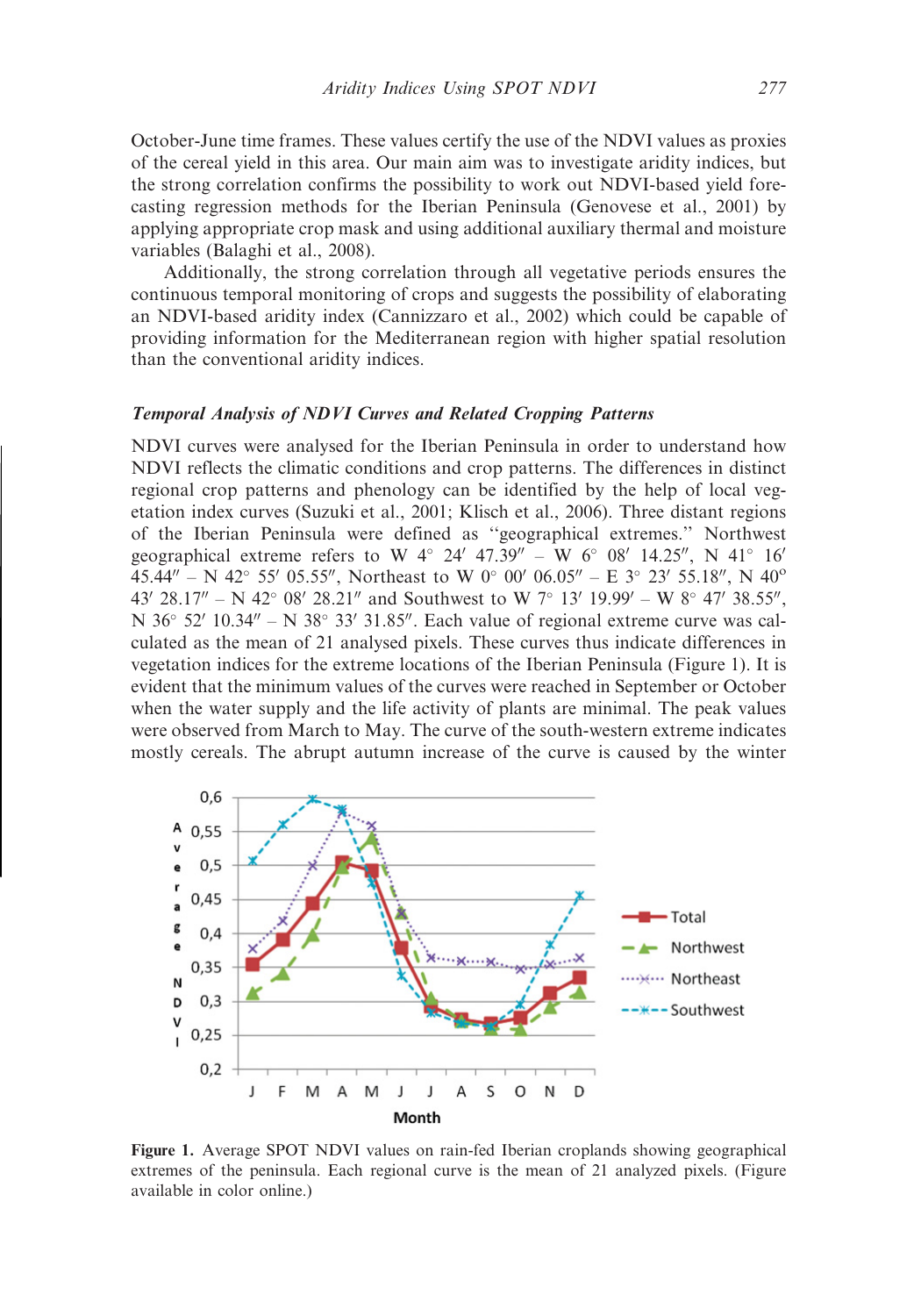cereals and the sudden increase between January and March shows growth of spring cereals. The highest peak values of NDVI curve indicate favourable agrometeorological conditions and massive biomass accumulation from February to April. In the north-eastern extreme there are summer crops, such as maize and sunflower, showing a higher, nearly constant plateau at the peak of the NDVI curve. In the north-western extreme cereals dominate, but the curve lags behind that of the south-west because of the delayed phenological development of cultivated crops (due to the different thermal conditions).

## Vegetation Index Values in the Different Time Frames

Taking into consideration the temporal course of NDVI curves, the crop patterns of the Iberian Peninsula and the climatological practice, five time frames were defined. The calendar year shows vegetation index values of the over-wintering and the newly seeded autumn crops of the following vegetative period, but neglects the autumn season and refill period of the previous year.

The hydrological year integrates the vegetation index of the winter cereals and summer crops, as well better modelling the yearly hydrological and agronomical/ phenological cycle. According to Table 2, the NDVI and aridity index values, calculated for both the calendar and hydrological years did not much differ, probably due to the equal length of the considered time frame. These two indices differ just in the temporal shift, which is the main reason for the similarity in simple statistical characteristics.

The April–October time frame reflects the biomass of summer crops, such as sunflower and maize. Since this time frame coincides with the driest months, the aridity indices, including minimums of the April–October time frame, show extreme values. The average vegetation index of the April–October time frame is less than the yearly average vegetation index (Table 2).

The January–October time frame reflects the biomass development of spring cereals, winter cereals and summer crops. Since this time frame includes rainy winter months, the aridity indices of the January–October time frame do not reflect very dry conditions. The average vegetation index of the January–October time frame is larger than the yearly average vegetation index (Table 2).

The October–June time frame reflects the biomass change of both winter and spring cereals. The aridity indices of the October–June time frame reflect the wettest conditions, particularly the maxima, since the time frame covers the rainy months. The average vegetation index of the October–June time frame is the largest among the average vegetation indices of all time frames (Table 2).

For each time frame, each aridity index showed significant correlations pair-wise at the 0.01 level, except for two cases of the Thornthwaite versus Budyko and Thornthwaite versus De Martonne correlation coefficients calculated for the calendar years, which were significant only at the 0.05 level (values are not shown). In spite of this similarity, the indices were very different to reveal the effect of aridity on crop production.

## Correlation between Aridity and Vegetation Index Values

In the case of the hydrological year, high correlation coefficients were calculated between the vegetation index and the UNEP, Water Deficit, Budyko and De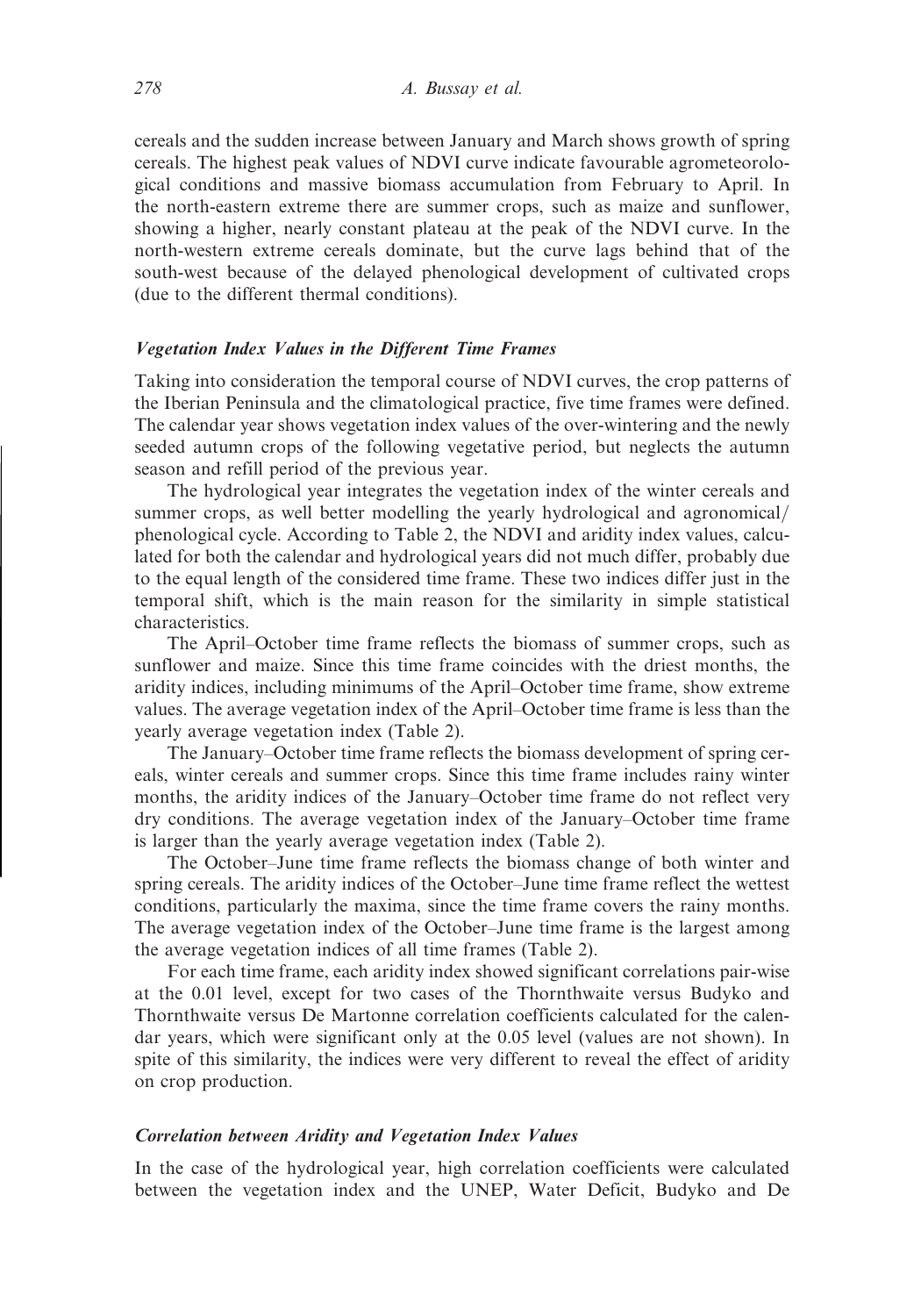| 1999–2009, excluding 2001                      |                              |                                         |                            | Table 2. Mean, minimum, and maximum values of average NDVI values and aridity indices calculated with different time frames for the years |                              |                           |
|------------------------------------------------|------------------------------|-----------------------------------------|----------------------------|-------------------------------------------------------------------------------------------------------------------------------------------|------------------------------|---------------------------|
| Time frames                                    |                              |                                         |                            | Average [minimum]-[maximum] values of aridity indices                                                                                     |                              |                           |
|                                                |                              |                                         |                            |                                                                                                                                           |                              | Statistical Yield         |
| NDVI of time<br>frames                         | UNEP/UNESCO                  | Mean[Min]<br>Budyko                     | De Martonne<br>Mean [Min]- | Thornthwaite<br>Mean [Min]-                                                                                                               | Water Deficit<br>Mean [Min]- | Mean [Min]-<br>(Cereals)  |
| Mean [Min]-[Max]                               | Mean [Min]-[Max]             | $[Max]$                                 | [Max]                      | $[Max]$                                                                                                                                   | $[Max]$                      | [Max]                     |
| $0.361$ [0.332]<br>Calendar year<br>[0.384]    | $0.398$ [0.264]-[0.472]      | $2.12$ [1.77]-[2.91]                    | $19.2$ [13.8]-[22.0]       | $-0.74[-0.86]{-}[-0.63]$                                                                                                                  | $-710[-929]-[-579]$          | 31.2 [20.7] $-$ [38.5]    |
| Hydrological year<br>0.361 [0.326]-<br>[0.393] | $0.377$ [0.234]-[0.462]      | $2.27$ [1.78]-[3.27] 18.1 [12.3]-[21.9] |                            | $-0.74$ [ $-0.82$ ] $-$ [ $-0.62$ ]                                                                                                       | $-735$ [ $-971$ ] $-601$ ]   | $\mathbb{X}^{\mathsf{A}}$ |
| $0.356$ [0.322]-<br>April-October<br>[0.378]   | 384]<br>$0.266$ [0.165]-[0.3 | 4.01 $[2.87]$ [6.04]                    | 8.8 [5.5]-[12.0]           | $[-80.78 - 0.89]$                                                                                                                         | $-704$ $[-842]$ $[-542]$     | $\mathbb{X}^{\mathsf{A}}$ |
| January-October<br>0.368 [0.331]–<br>[0.397]   | $0.325$ [0.206]-[0.420]      | $2.79$ [2.23]-[3.95]                    | 14.0 [9.7]-[17.0]          | $-0.74[-0.86]$ - 0.66                                                                                                                     | $-751[-946]-[-600]$          | $\mathbb{X}^{\mathsf{A}}$ |
| $0.389$ [0.348]<br>October-June<br>[0.428]     | $0.551$ [0.343] $-$ [0.719]  | $2.66$ [ $2.01$ ] $-$ [ $3.85$ ]        | $17.6$ [11.7]-[22.3]       | $-0.62[-0.73]$ $[-0.43]$                                                                                                                  | $-316[-497]-[-189]$          | $\mathbb{X}^{\mathsf{A}}$ |
|                                                |                              |                                         |                            |                                                                                                                                           |                              |                           |

Note: Yield is expressed in 100 kg/ha. NA = not applicable, the yield reported for the Calendar year was used. *Note:* Yield is expressed in 100 kg/ha. NA = not applicable, the yield reported for the Calendar year was used.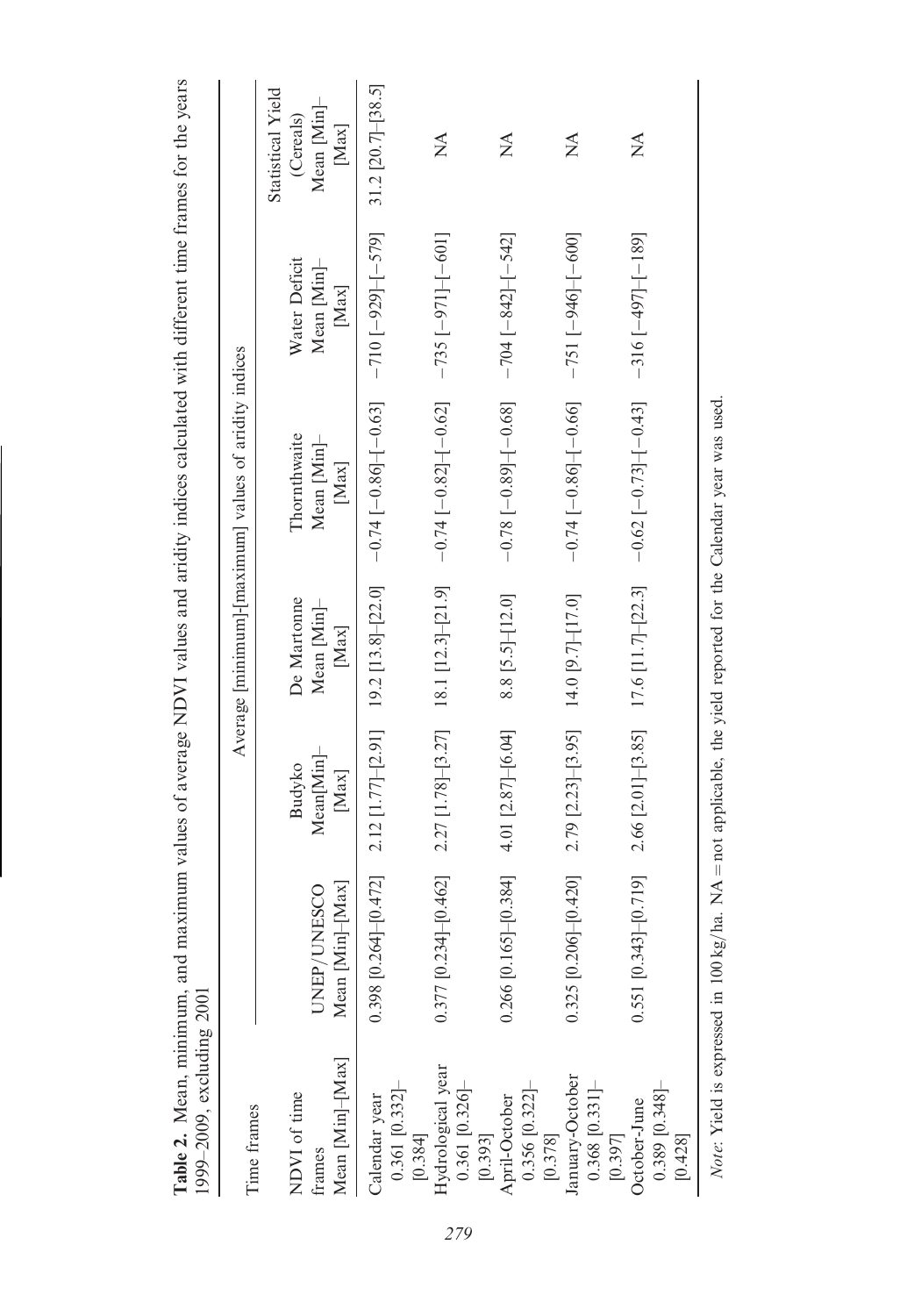Martonne indices, as well as the reported cereal yield (Table 1). For this time frame the Water Deficit and UNEP aridity indices provided the strongest correlation (Figure 2). In this region these two indices are the most suitable for following the effect of aridity on rain-fed crops. It is clear that the relationship is not completely linear between vegetation index and aridity indices (as also reported by Vicente-Serrano et al., 2006) and that the magnitude of aridity of particular years is different with different indices. The Budyko and De Martonne indices showed similar, but slightly less strength of correlation with the vegetation indices, and their choice as indicators might be decided on the availability of data used for their calculations. Despite their reliability, this is partially the reason why these indices are spread in agro-meteorological and hydrological practice (e.g., Paltineanu et al., 2007; Costantini et al., 2009). The Thornthwaite index resulted in the lowest,  $r = 0.269$  correlation coefficient ( $r = 0.292$  including year 2001) for the time frame of hydrological year, which can be deducted from its calculation method.

No significant correlation was calculated for the calendar year time frame between NDVI and aridity indices. This underlines the lack of physical background



Figure 2. Scatterplots of yearly average NDVI values and the aridity indices calculated for the Hydrological year with UNEP (a) and Water Deficit aridity indices (b), yearly maximum NDVI values and the aridity indices calculated for the Hydrological year with UNEP (c), and Water Deficit aridity indices (d), indicating the particular years between 1999 and 2009, excluding 2001. The fitted linear regression line with 95% confidence intervals and determination coefficient (Rsq) are shown.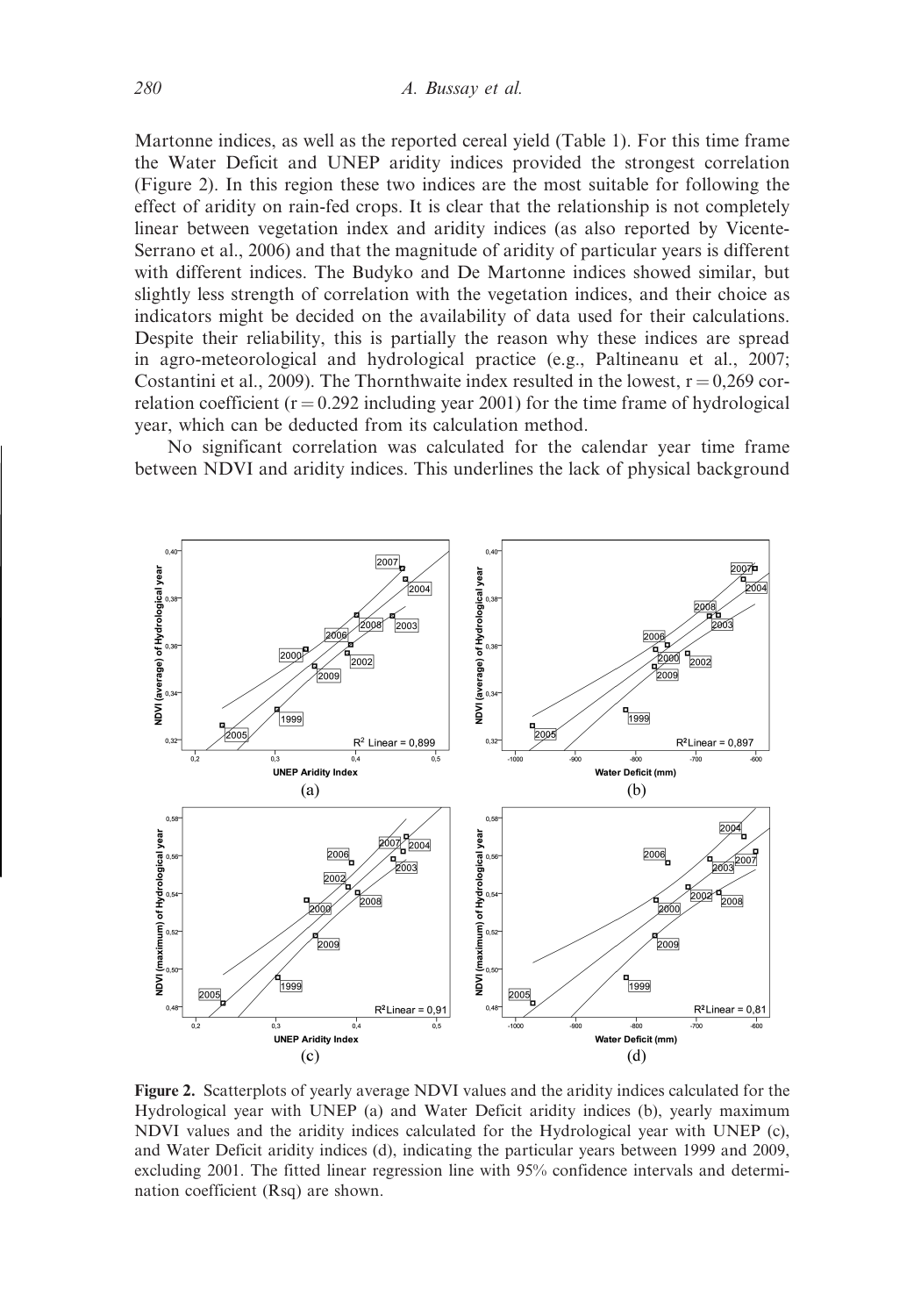of this time frame, and questions its usefulness for describing the crop season in the Iberian Peninsula.

The shorter January–October and April–October time frames provided some weak and some moderately strong relationships for most aridity indices (Table 1). The Water Deficit index was significant at the 5% level for both time frames, reaching 0.700 and 0.608 correlation coefficients, respectively. These correlation coefficients were slightly altered to 0.655 and 0.620, respectively, performing the calculations over the entire 1998–2009 period. The Thornthwaite index, which provided low correlation coefficient values for other longer time frames, somewhat surprisingly reached 0.758  $(r = 0.744$  including year 2001), being significant at the 5% level for the April–October time frame. A similar linear relationship was demonstrated between NDVI and the Thornthwaite index by Piao et al. (2005) for arid and semi-arid regions of China. The better summer half year performance of the Thornthwaite index originates from the definition of this index, because it is calculated only for the Deficient Months. The Thornthwaite index is appropriate for the characterization of the summer half year, when it generally out-performs the other four aridity indices. This index is frequently used for climatological studies (e.g., Cannizzaro et al., 2002), but seems to have drawbacks for agronomical purposes in certain cases, for example, when the crop growing season involves the winter months.

For the October–June time frame, a very strong correlation was found between the vegetation index values and most aridity index values, with the only exception being the Thornthwaite index. This time-period covers the vegetative season of winter and spring cereals, confirming the assumption that the best tailored time frame results in the strongest relationship.

When, instead of using average NDVI, the maximum NDVI values of the particular time frames were used, results were very similar to the UNEP aridity index (Figure 2a and c), but the Water Deficit index showed a less tight relationship (Figure 2b and d). Nevertheless, there was significant correlation at the 0.01 level.

#### **Conclusions**

A strong correlation was detected between the masked and spatially weighted NDVI values of rain-fed areas and cereal yield of the Iberian Peninsula. This relationship validates the potential of applying NDVI-based yield forecasting methods for the Iberian Peninsula and similar semi-arid regions.

Statistical relationships were ascertained between climate variability depicted by aridity indices and variation in growth and yield of rain-fed arable lands characterised by NDVI. The two best performing aridity indices, that is, the UNEP and Water Deficit indices, are calculated from the same data, viz. the precipitation and the potential evapotranspiration. The Budyko, De Martonne, and Thornthwaite indices, which use simpler mathematical formulae and reduced input data requirements, are less suitable for this purpose. These indices are however, very useful for regions where the humidity or global radiation data availability is limited, similar to the De Martonne aridity index in Turkey (Deniz et al., 2011).

Aridity indices calculated for time frames matching the entire vegetative period (i.e., the hydrological year and October-June time frames) resulted in stronger correlation with NDVI and also with crop yields. If the omitted months are not considered, it is not suggested to use the less than 12 months' time frame for long term studies. Such interpretation with incomplete data series can be misleading.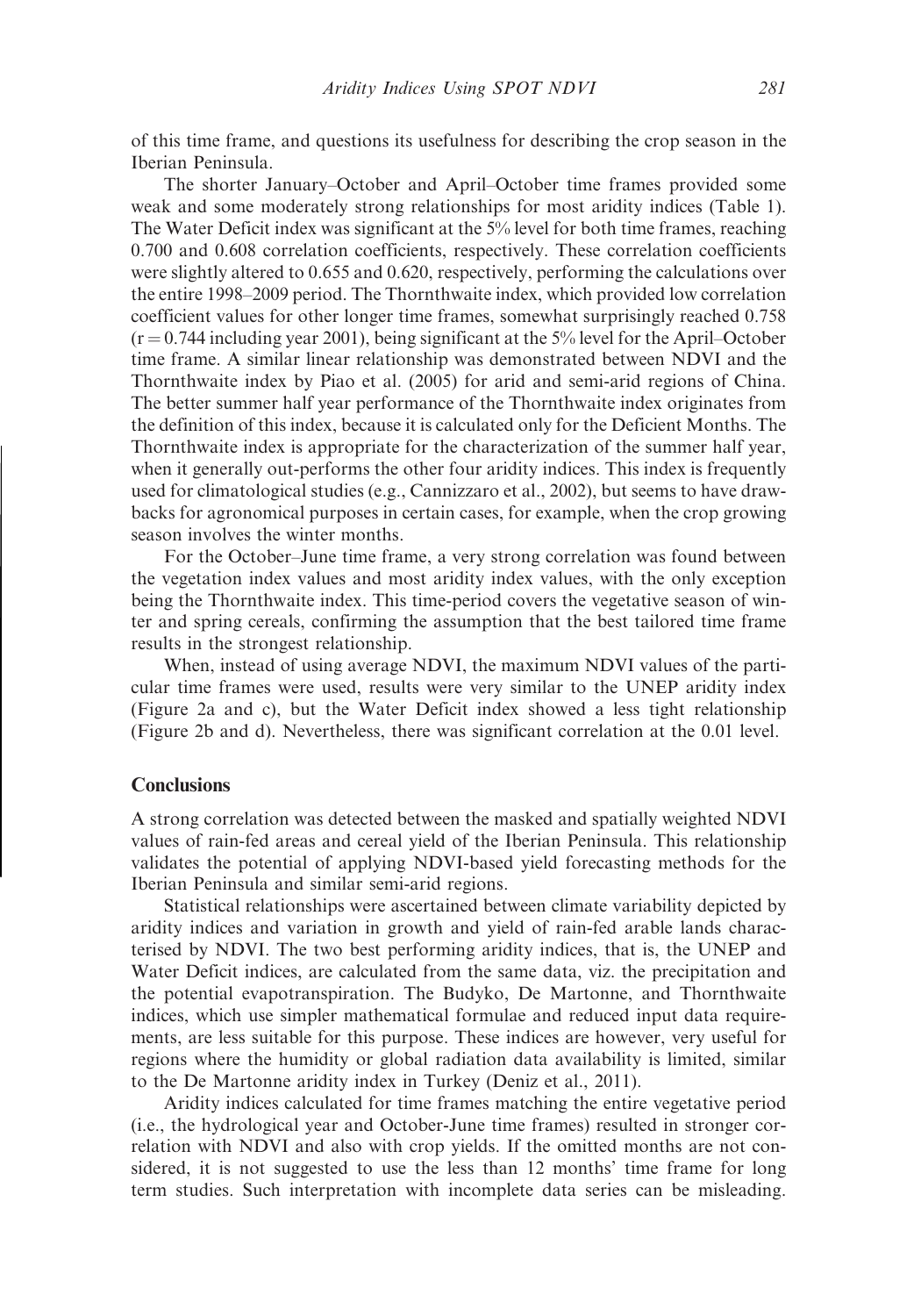As there is no great difference between the vegetation indices of calendar and hydrological years (Table 2), these values are interchangeable for climatological purposes over longer periods. Nonetheless, the hydrological year proved to be more reliable for agronomical and agro-meteorological studies due to its physical and hydrological base. For assessing the effect of the meteorological conditions on the biomass/yield of arable areas, in particular years the October–June time frame is also suitable.

The average NDVI values as well as the maximum monthly NDVI of the time frame values resulted in similar correlation coefficients with aridity indices. A more stable relationship is assumed with average vegetation indices since these values cover all months of the given time frame.

Our results are directly applicable when the biomass of rain-fed arable land is contrasted with aridity indices. Based on the results, it is straightforward to choose the optimal time frame and aridity index for quantifying the effect of aridity on the yields/biomass of crops.

# **References**

- Allen, R. G., L. S. Pereira, D. Raes, and M. Smith. 1998. Crop evapotranspiration (guidelines for computing crop water requirements). FAO Irrigation and Drainage Paper 56, p. 290. Food and Agriculture Organization, Rome.
- Balaghi, R., B. Tychon, H. Eerens, and M. Jlibene. 2008. Empirical regression models using NDVI, rainfall and temperature data for the early prediction of wheat grain yields in Morocco. International Journal of Applied Earth Observation and Geo-information 10: 438–452.
- Cannizzaro, G., F. Maselli, L. Caroti, and L. Bottai. 2002. Use of NOAA-AVHRR NDVI Data for Climatic Characterization of Mediterranean Areas, pp. 47–54, in N. Geeson, C. Brandt, and J. Thornes, eds., Climatic characterization of Mediterranean areas in Mediterranean desertification: A mosaic of processes and responses. John Wiley and Sons, Chichester.
- Costantini, E. A. C., M. Bocci, G. L'Abate, A. Fais, G. Leoni, G. Loj, S. Magini, R. Napoli, P. Nino, M. Paolanti, L. Salvestrini, F. Tascone, and F. Urbano. 2009. Mapping the state and risk of desertification in Italy by means of remote sensing, soil GIS and the EPIC model. Methodology Validation on the Island of Sardinia, Italy. Accessed on 16 January, 2012. http://www.soilmaps.it/download/des-mapping\_risk.pdf
- De Martonne, E. 1909. Traité de géographie physique: Climat, Hydrographie, Relief du sol. Biogéographie, Paris, Armand Colin, p. 910.
- Deniz, A., H. Toros, and S. Incecik. 2011. Spatial variations of climate indices in Turkey. International Journal of Climatology 31: 394–403.
- Eerens, H., I. Piccard, A. Royer, and S. Orlandi. 2004. Methodology of the MARS Crop Yield Forecasting System Vol. 3. Remote sensing information, data processing and analysis, in A. Royer, and G. Genovese, eds., European Commission, DG-JRC. EU 21291/EN/3. 53–56.
- Eurostat, 2011. Accessed on 9th April, 2011. http://epp.eurostat.ec.europa.eu/portal/page/ portal/agriculture/data/database
- Gao, X., and F. Giorgi. 2008. Increased aridity in the Mediterranean region under greenhouse gas forcing estimated from high resolution regional climate projections. Global and Planetary Change 62: 195–209.
- Genovese, G., and M. Bettio. 2004. Methodology of the MARS Crop Yield Forecasting System, Statistical data collection. Processing and Analysis. Vol. 4. ISBN 92-894-8181- 1-EUR 21291/EN/4.
- Genovese, G., C. Vignolles, T. Nègre, and G. Passera. 2001. A methodology for a combined use of normalized difference vegetation index and CORINE land cover data for crop yield monitoring and forecasting. A case study of Spain. Agronomie 21: 91–111.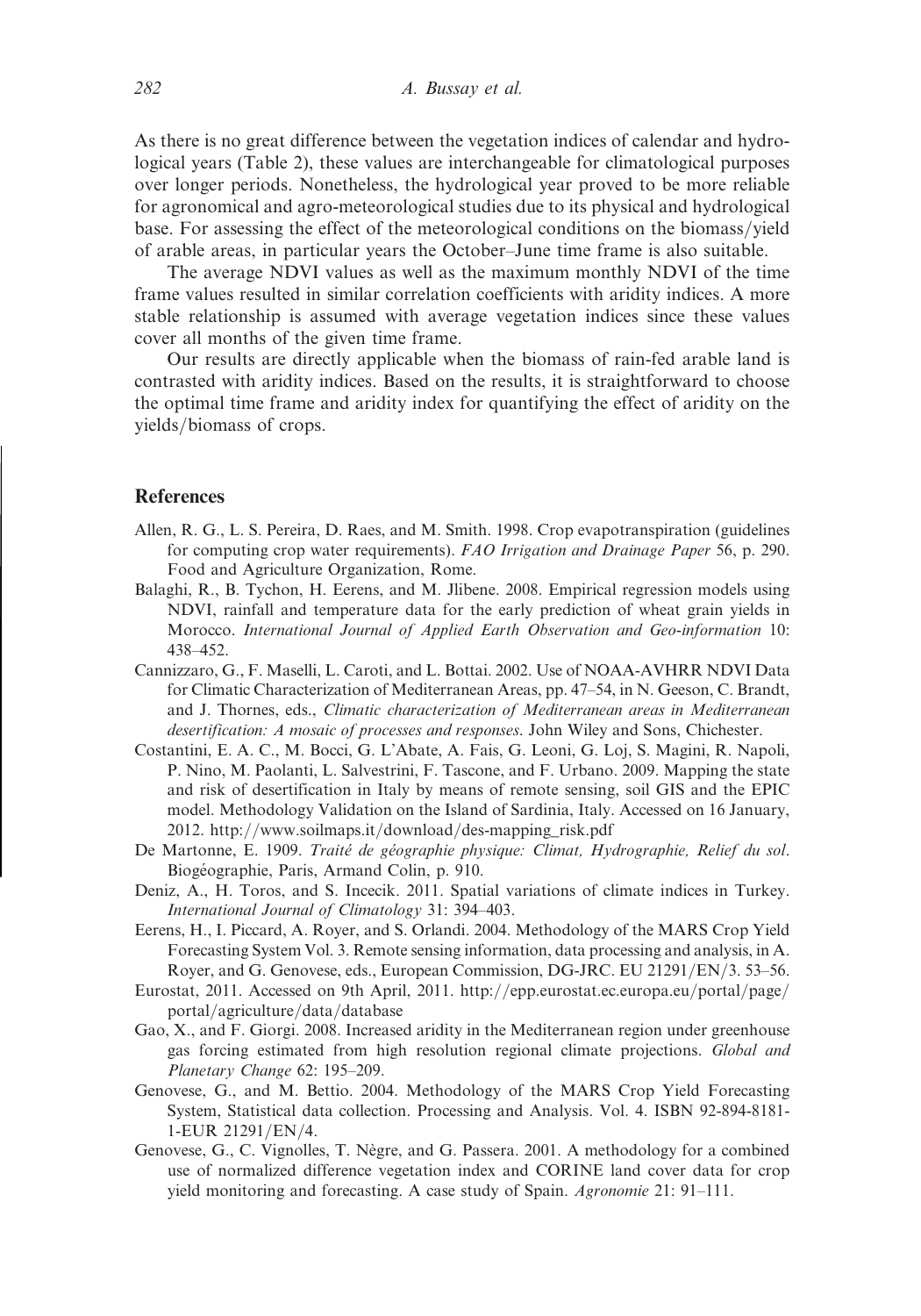- Henry, P., and A. Meygret. 2000. Calibration of VEGETATION Cameras on-board SPOT4. Accessed on 28 February, 2012. http://www.spot-vegetation.com/pages/vgtprep/ vgt2000/henry.pdf
- Holben, B. N. 1986. Characteristics of maximum-value composite images from temporal AVHRR data. The International Journal of Remote Sensing 7(11): 1417–1434.
- Kawabata, A., K. Ichii, and Y. Yamaguchi. 2001. Global monitoring of interannual changes in vegetation activities using NDVI and its relationships to temperature and precipitation. International Journal of Remote Sensing 22: 1377–1382.
- Klisch, A., A. Royer, C. Lazar, B. Baruth, and G. Genovese. 2006. Extraction of phenological parameters from temporally smoothed vegetation indices. ISPRS Archives XXXVI-8/ W48 Workshop proceedings: Remote sensing support to crop yield forecast and area estimates. 30 November–1 December 2006, Stresa, Italy. P. 5.
- Kogan, F. N. 2001. Operational space technology for global vegetation assessment. Bulletin of the American Meteorological Society 82: 1950–1964.
- Le Houerou, H. N., 2004. An agro-bioclimatic classification of arid and semiarid lands in the isoclimatic Mediterranean zones. Arid Land Research and Management 18: 301–346.
- Martyniak, L., K. Dabrowska-Zielinska, R. Szymczyk, and M. Gruszczynska. 2007. Validation of satellite-derived soil-vegetation indices for prognosis of spring cereals yield reduction under drought conditions–case study from central-western Poland. Advances in Space Research 39: 67–72.
- Micale, F., and G. Genovese. 2004. Methodology of the MARS crop yield forecasting system. Meteorological Data Collection, Processing and Analysis, Vol. 1. ISBN 92-894-8130-3-EUR  $21291/EN/1$ . Office for Official Publications of the European Communities, Luxembourg.
- Minoru, G. 2009. Classification of desertified areas by arid index and vegetation index. Accessed on 9th April, 2011. http://staff.aist.go.jp/old-gamo/englishindex.html
- Mueller, L., U. Schindler, A. Behrendt, F. Eulenstein, and R. Dannowski. 2007. Das Muencheberger Soil Quality Rating (SQR): Ein einfaches Verfahren zur Bewertung der Eignung von Boeden als Farmland. Mitteilungen der Deutschen Bodenkundlichen Gesellschaft 110: 515–516.
- Nunes de Lima, M. V., ed. 2005. CORINE Land Cover updating for the year 2000. IMAGE2000 and CLC2000. Products and methods. EC, DG JRC, Institute for Environment and Sustainability, ISBN 92-894-9862-5.
- Oliver, J. E., ed. 2005. Encyclopedia of world climatology. Series: Encyclopedia of Earth Sciences Series. Springer, Dordrecht.
- Paltineanu, C., I. F. Mihailescu, I. Seceleanu, C. Dragota, and F. Vasenciuc. 2007. Using aridity indices to describe some climate and soil features in Eastern Europe: a Romanian case study. Theoretical Climatology 90: 263–274.
- Piao, S., J. Fang, L. Zhou, K. Tan, and S. Tao. 2005. NDVI-indicated decline in desertification in China in the past two decades. Geophysical Research Letters 32: 1–4.
- Piervitali, E., and M. Colacino. 2003. Precipitation scenarios in the Central-Western Mediterranean Basin, pp. 245–258, in H. J. Bölle, ed., Mediterranean climate: Variability and trends. Springer, Berlin.
- Piervitali, E., M. Colacino, and M. Conte. 1997. Signals of Climatic change in the Central-Western Mediterranean Basin. Theoretical and Applied Climatology 58: 211–219.
- Schultz, P. A., and M. S. Halpert. 1993. Global correlation of temperature, NDVI and precipitation. Advances in Space Research 13: 277–280.
- Scordo, A., A. Maltese, G. Ciraolo, and G. La Loggia. 2009. Estimation of the time lag occurring between vegetation indices and aridity indices in a Sicilian semi-arid catchment. Italian Journal of Remote Sensing 41(2): 33–46.
- Suzuki, R., T. Nomaki, and T. Yasunari. 2001. Spatial distribution and its seasonality of satellite-derived vegetation index (NDVI) and climate in Siberia. International Journal of Climatology 21: 1321–1335.